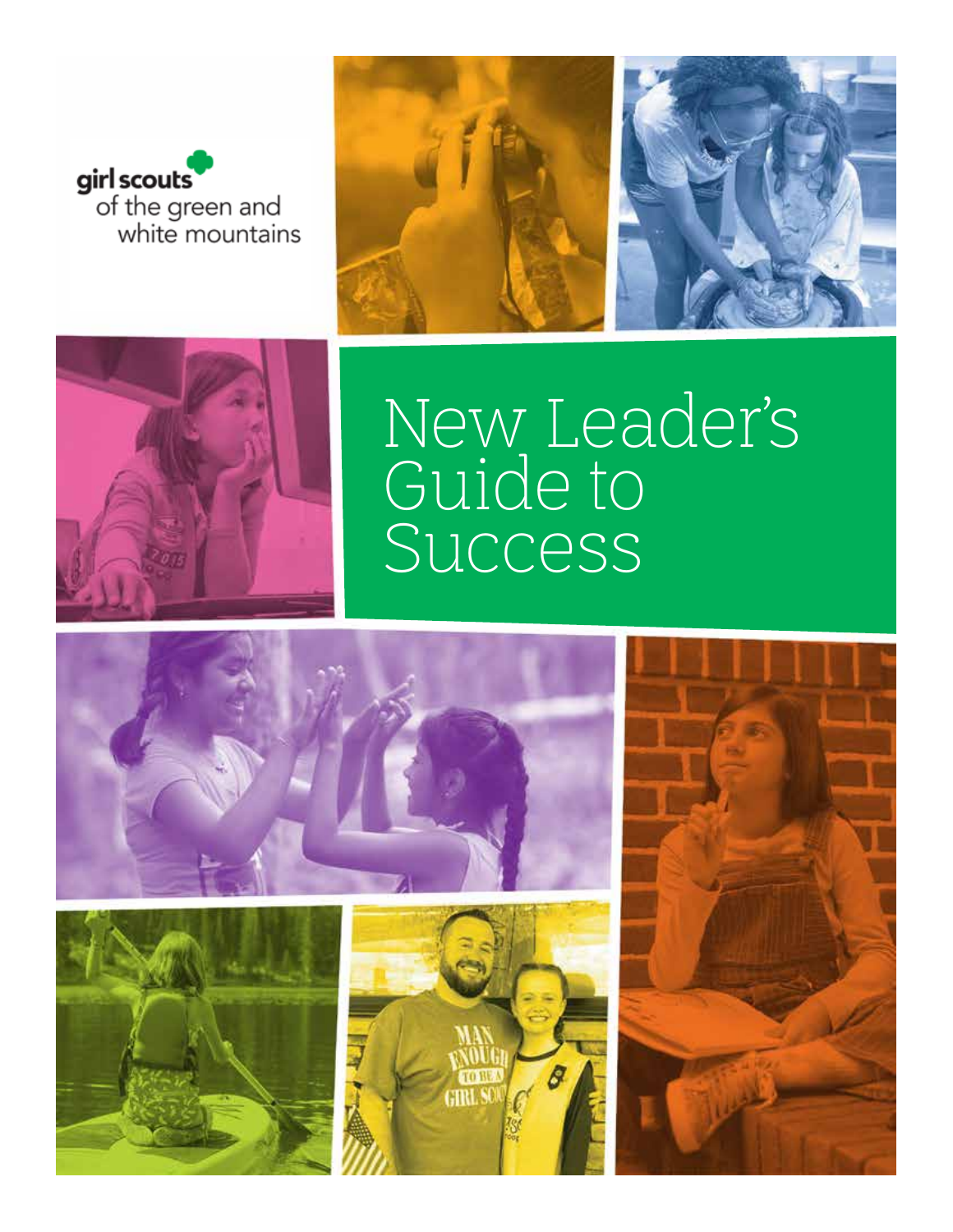

# **Table of Contents**

| The Girl Scout Leadership Experience 7            |
|---------------------------------------------------|
|                                                   |
|                                                   |
| <b>What Makes A Successful Troop Experience 9</b> |
| <b>Guiding Your Troop Experience 10</b>           |
|                                                   |
|                                                   |
|                                                   |
|                                                   |
|                                                   |
|                                                   |
|                                                   |
|                                                   |
|                                                   |

## **The Girl Scout Promise**

On my honor, I will try: To serve God\* and my country, To help people at all times, And to live by the Girl Scout Law.

## **The Girl Scout Law**

I will do my best to be honest and fair, friendly and helpful, considerate and caring, courageous and strong, and responsible for what I say and do, and to respect myself and others, respect authority, use resources wisely, make the world a better place, and be a sister to every Girl Scout.

## **Our Mission**

Girl Scouting builds girls of courage, confidence, and character, who make the world a better place.

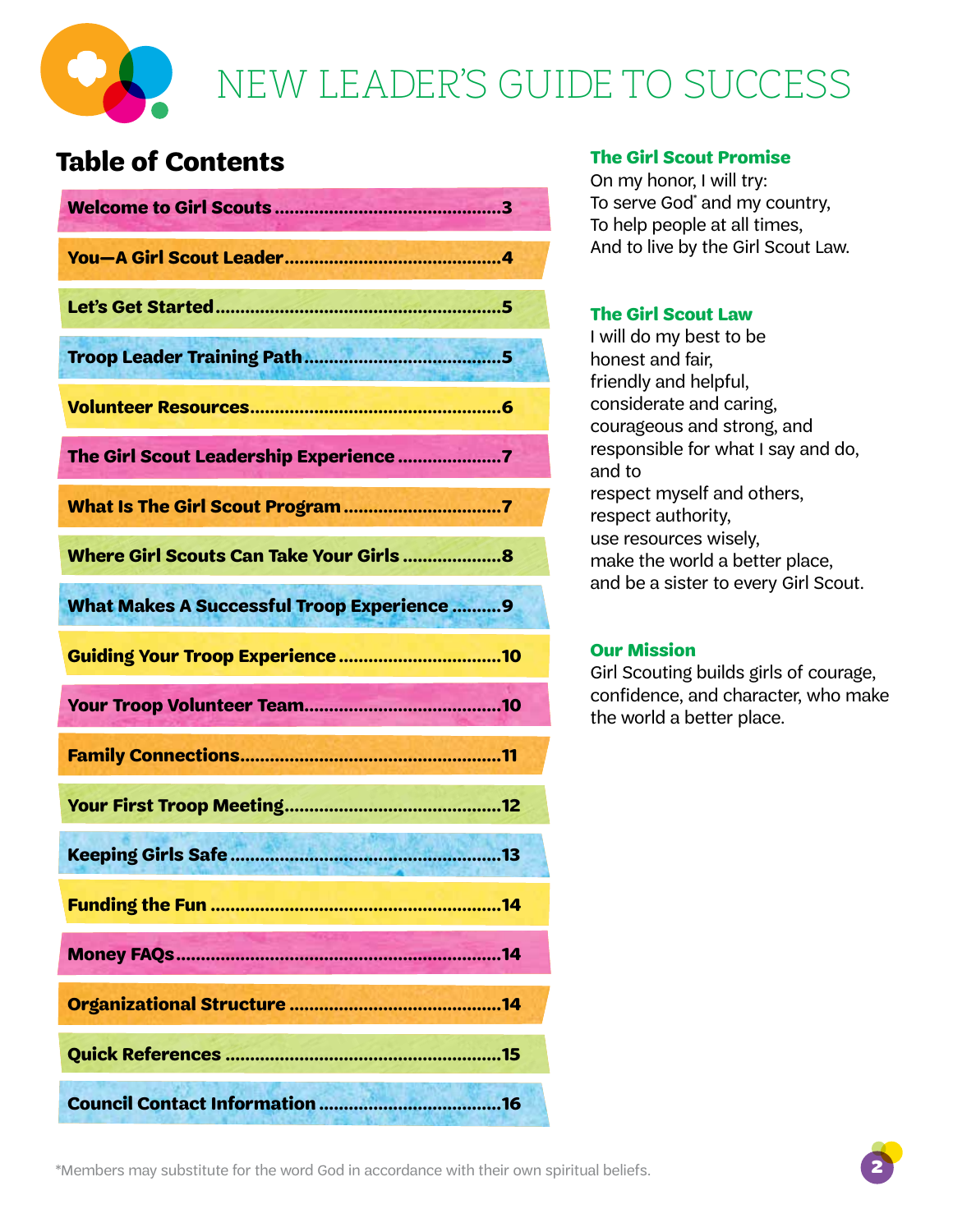# **Welcome to Girl Scouts!**

Thank you for becoming a Girl Scout troop leader! We're thrilled you joined the Girl Scout Movement.

Girl Scouts is so much more than a fun activity—it's a movement. It's how girls become forces for good and make a difference in their schools and communities, across the country, and around the world. And though your troop experience might look a little different this year, the fun, discovery, and power of sisterhood is the same. Girls—as well as the caring volunteers who support them—grow the values and leadership skills they need to power a lifetime of success and adventure, whatever that looks like for them.

This guide will prepare you to effectively lead during your first year as a Girl Scout troop leader. Need help along the way? Let us know! We have many tools, training resources, and people to support you through every step.

You're now a part of our team. We can't wait to see the impact you'll make this year!

I know that your time is extremely valuable. That is why I cannot thank you enough for volunteering to make a difference in girls' lives! During this very difficult and challenging time, you are stepping forward to mentor and support amazing girls who change the world.

Our volunteers are integral to the success of our Mission. It is my hope that, right alongside the girls, you experience the courage, confidence and character vital to our program. I expect that you will be challenged to step outside your comfort zone, that you will experience adventures you did not think possible, and that you will laugh right along with your troop.

Though this journey may feel overwhelming at times (and I expect that it will), know that other Girl Scouts are here to support you! Never hesitate to reach out with questions or concerns, or to share your amazing journeys! Be sure to check out our programs and let us know how we can help you and your troop experience success.

Each of my Girl Scout Leaders made an impact in my life. I know that you will similarly impact the lives of the girls you lead. They will always look back and remember your time together.

Welcome to Girl Scouting!

Iricia

Patricia K. Mellor Chief Executive Officer Gold Award Girl Scout



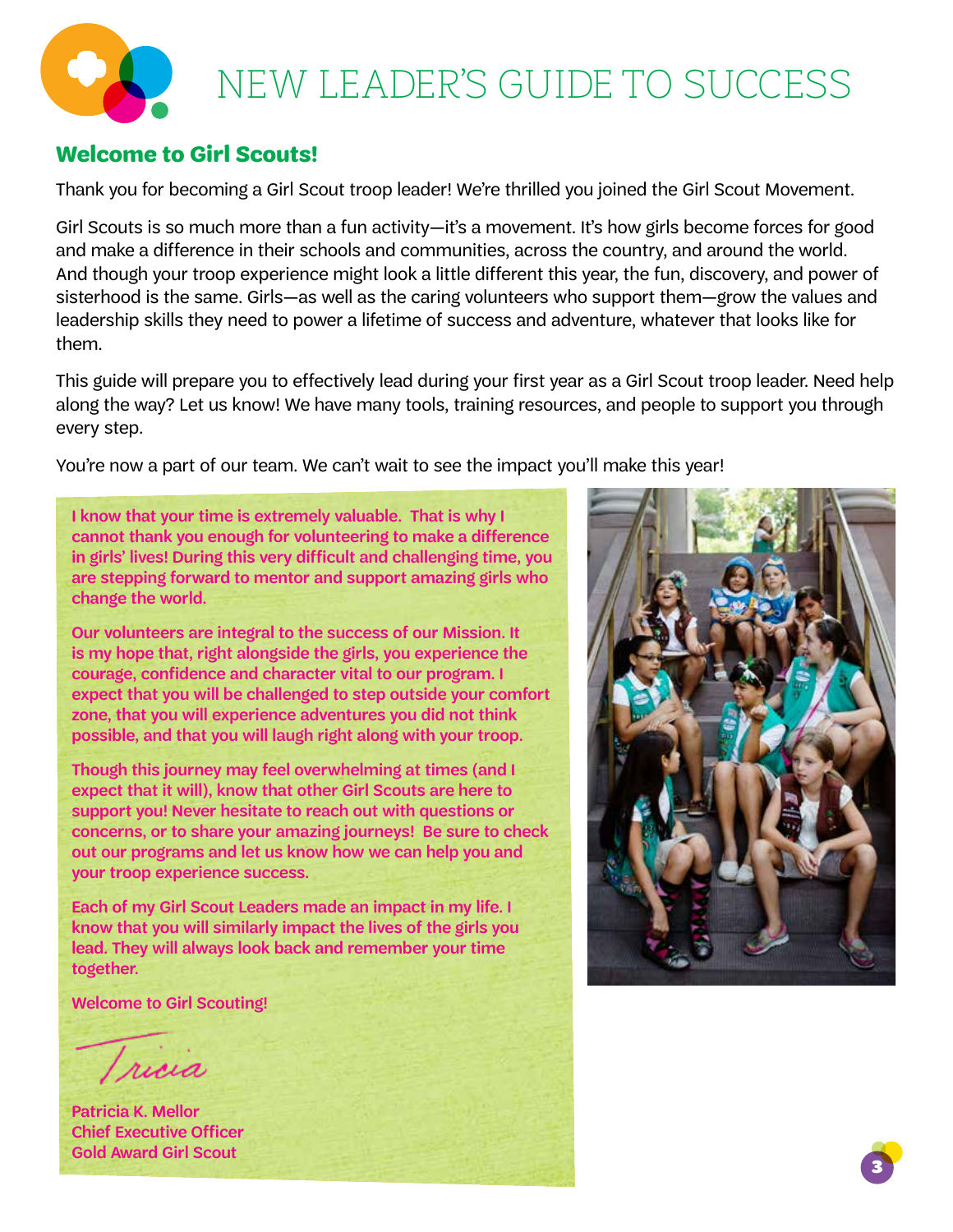# **You—A Girl Scout Leader!**

Being a Girl Scout troop leader is an incredible journey for you and your girls. And together you'll shape the future through all you do today! Along the way, you'll hone your own leadership style and discover that you'll achieve more than you thought possible.

In Girl Scouting, leadership isn't about being in charge or having a title; it's recognizing that you're part of a team and understanding that team's needs and interests.







## **Leadership is teaching girls:**

- That they can do and be anything!
- That they are decision-makers and should own their decisions
- How to live the Girl Scout Law by modeling it for them

## **As a leader, see yourself as a coach who:**

- Advises and cheers on your troop, not as a teacher with a planned lesson or activity
- Ensures each girl can carry out her responsibilities within the troop
- Encourages girls to build their skills and their ethics
- Gives more responsibility to the girls as they grow and develop

## **It's important to remember that:**

- You can't expect to know everything the girls might want to learn
- You'll explore and learn alongside your girls and grow your confidence in the process
- You're not expected to know everything about Girl Scouting, but you should know where to go for information—and to ask for help when you need it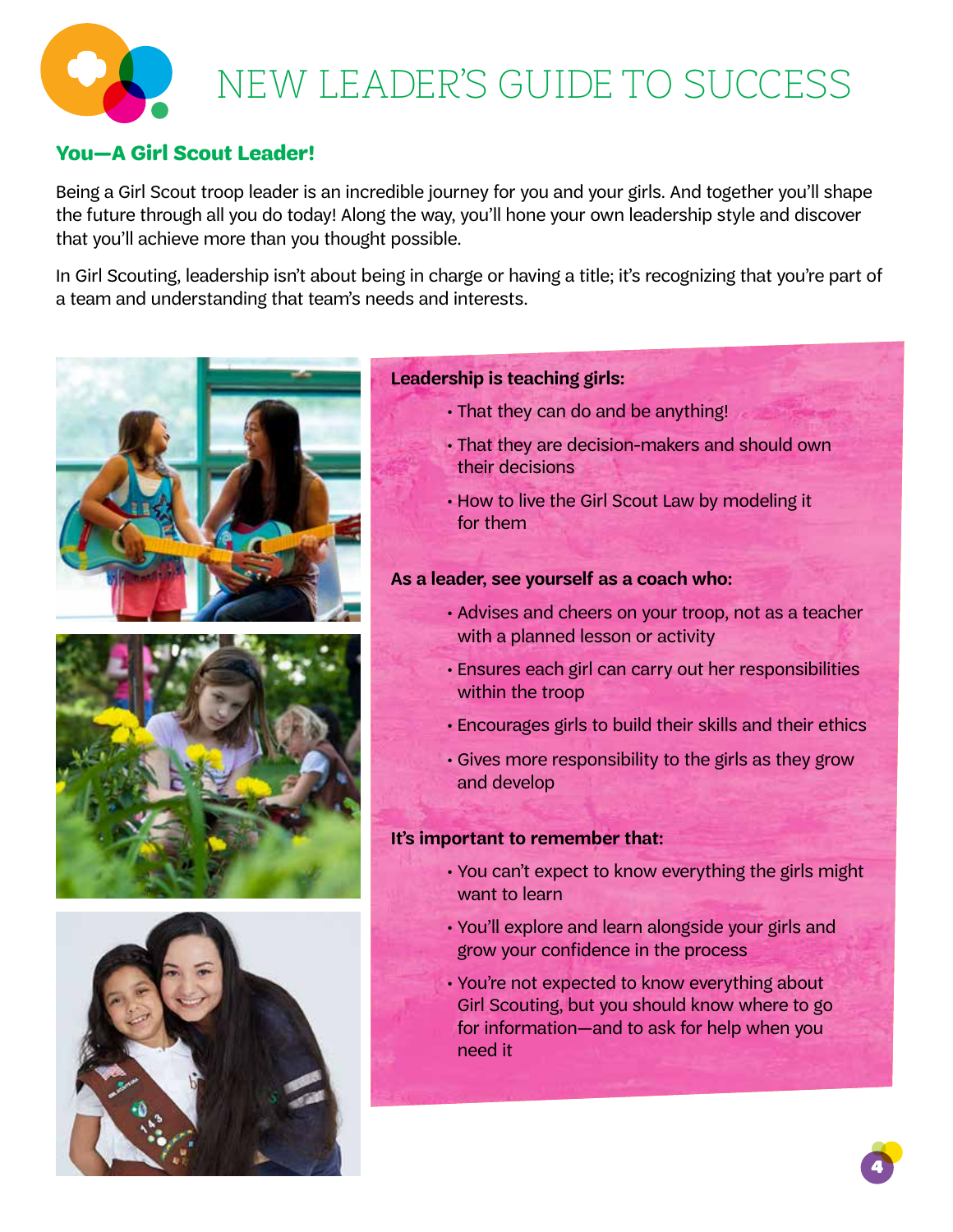# **Let's Get Started!**

## **Managing Your Member Experience Online**

After your background check is completed and you're approved to serve as a volunteer, you'll receive an email prompting you to log into MyGS, your Girl Scout member community. MyGS allows you to manage your member experience online.

In the My Troop(s) section in MyGS, you can see any girls and adults who have signed up for your troop and invite friends to your troop—and the Troop Participation Catalog allows you as the troop leader to display available openings in your troop for girls and/or volunteers. Girl Scouts of the Green and White Mountains adds all troops that have spaces available to our Participation Catalog. As a leader, you can make changes to your troop's listing in two ways:

1. By completing the **Participation Catalog Survey** on our website.

OR

2. Login to your MyGS and go to the MyTroop(s) section. Click the green pencil next to Edit meeting details. Once you click the pencil, you can request to make changes to your troop meeting information here as well.

## **Next Steps**

Look out for a welcome email with details on any required trainings and how to connect with your service unit and council.

# **Troop Leader Training Path**

When you're set up for success, you'll be empowered to set up your troop for success! To help you become the best leader you can be, we offer in-person workshops, online training courses, and other great resources.

Get started by visiting gsLearn to complete the Successful Leader Learning Series online. You can also visit our website at girlscoutsgwm.org/ AdultLearning for additional training descriptions.

# **Congratulations! You're a troop leader!**

Girl Scouts of the Green and White Mountains offers a variety of trainings for volunteers, including:

- CPR & First Aid
- Outdoor Skills Trainings:
	- Outdoor Adventure Workshop (OAW) This training allows volunteers to lead a simple fire, cook a one-pot meal or cook over a fire using sticks (think s'mores!), and sleep overnight in lodges on our GSGWM properties.
	- Basic Outdoor Living Skills (BOLS) This training is an overnight training that includes outdoor cooking, camping, orienteering, whittling, fire-building, and skills needed to camp in Adirondacks, platform tents, or big family-style tents.
	- Advanced Outdoor Living Skills (AOLS) This training covers backpacking, winter camping, and canoe/ boating camping. Outdoor Program staff offer this three day, two-night overnight training, which covers safe use of stoves, backcountry trip planning, advanced navigation skills, and advanced shelters skills (tarps, hammocks, snow shelters).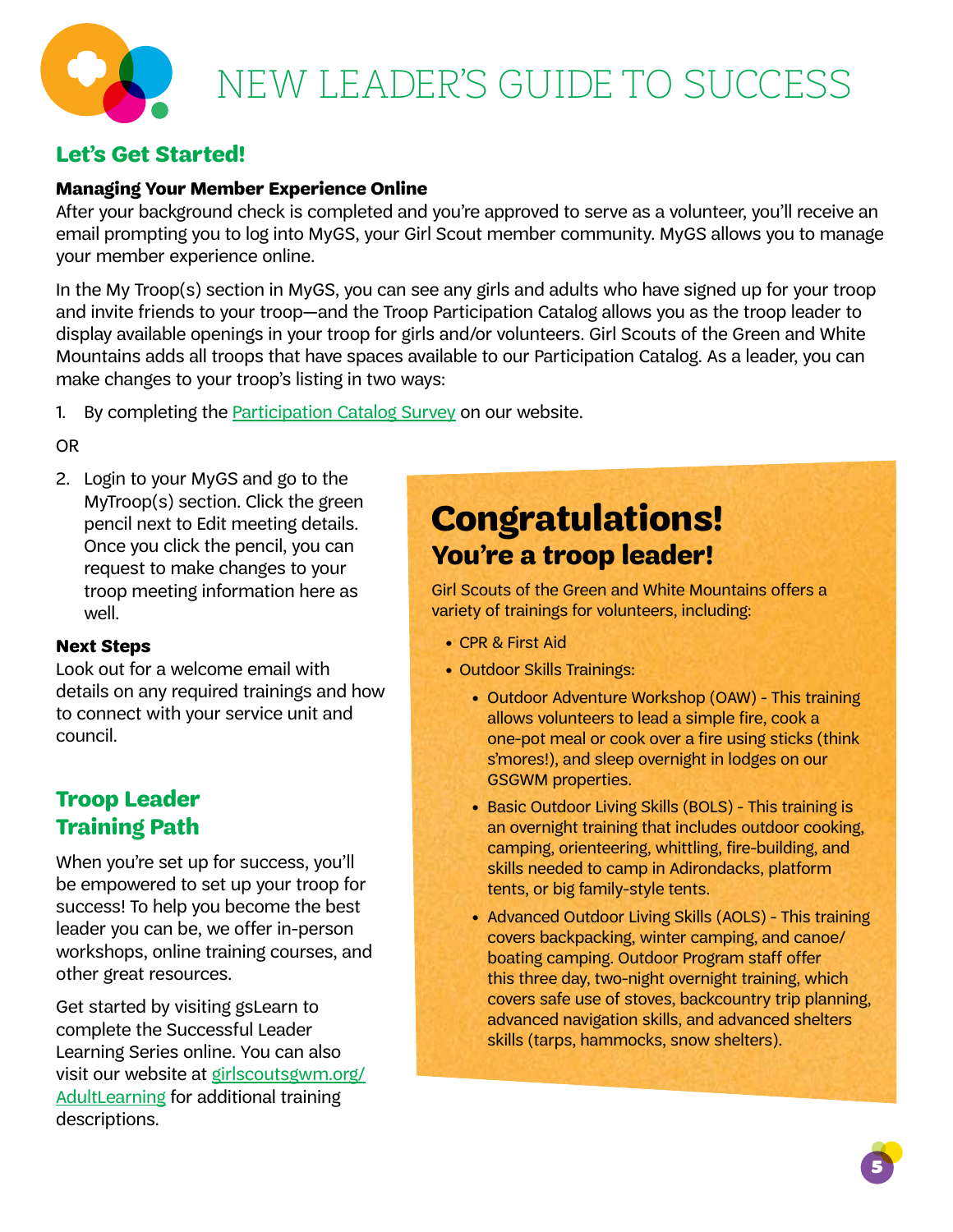# **Volunteer Resources**

## **The Volunteer Toolkit**

This fully customizable digital planning tool provides you with Girl Scout program content, award requirements, and other resources, so that you can keep your Girl Scout year running smoothly. Accessible from any computer, tablet, or mobile device, the Volunteer Toolkit lets troop leaders:

- **•** Explore meeting topics and program activities with their girls
- **•** Print step-by-step activity guides and shopping lists
- **•** Manage girl attendance and track achievements
- **•** Add local events
- **•** Track and share financial information
- **•** Message and share meeting activities with troop families

…plus so much more! Learn more and access the Volunteer Toolkit by logging into myGS.

## **Successful Leader Learning Series**

Confident leaders are prepared leaders, and this online learning series provides all the info you need to get started as a troop leader. Learn more by logging into your MyGS account and clicking on GSLearn.

## *Girl's Guide to Girl Scouting*

What does it mean to be a go-getting Girl Scout? These grade level–specific binders will help you break it down for your girls. It's part handbook, part badge book, and 100% fun! These can be purchased at our Mountain Top Shops or online at girlscoutsgwm.org/shop.

## **Girl Scouts at Home**

Meeting virtually? Girl Scouts at Home is where you'll find family friendly activities, virtual meeting resources, and a virtual events calendar with engaging sessions everyone can do from home! Find it at girlscouts.org/athome.

### *Safety Activity Checkpoints*

This guide has everything you need to know to be prepared and keep your girls safe during a range of activities outside the normal Girl Scout troop meeting. It can be found in the Troop Packet at girlscoutsgwm.org/TroopPacket.

### **Volunteer Essentials**

With key information, policies, and procedures that support the safe and consistent delivery of Girl Scout programming to girls across the council, Volunteer Essentials is just that—essential. By agreeing to be a Girl Scout volunteer, you agree to follow the guidance outlined in this resource. Volunteer Essentials is updated annually, and the latest version can always be found on our website. Find it at girlscoutsgwm.org/VolunteerEssentials.

## **Tips for Troop Leaders**

6 When you're looking for real-world advice from fellow troop leaders who've been there, this volunteer-tovolunteer resource on the Girl Scouts of the USA website has the tips you need for a successful troop year. Find it at girlscouts.org/tipsfortroopleaders.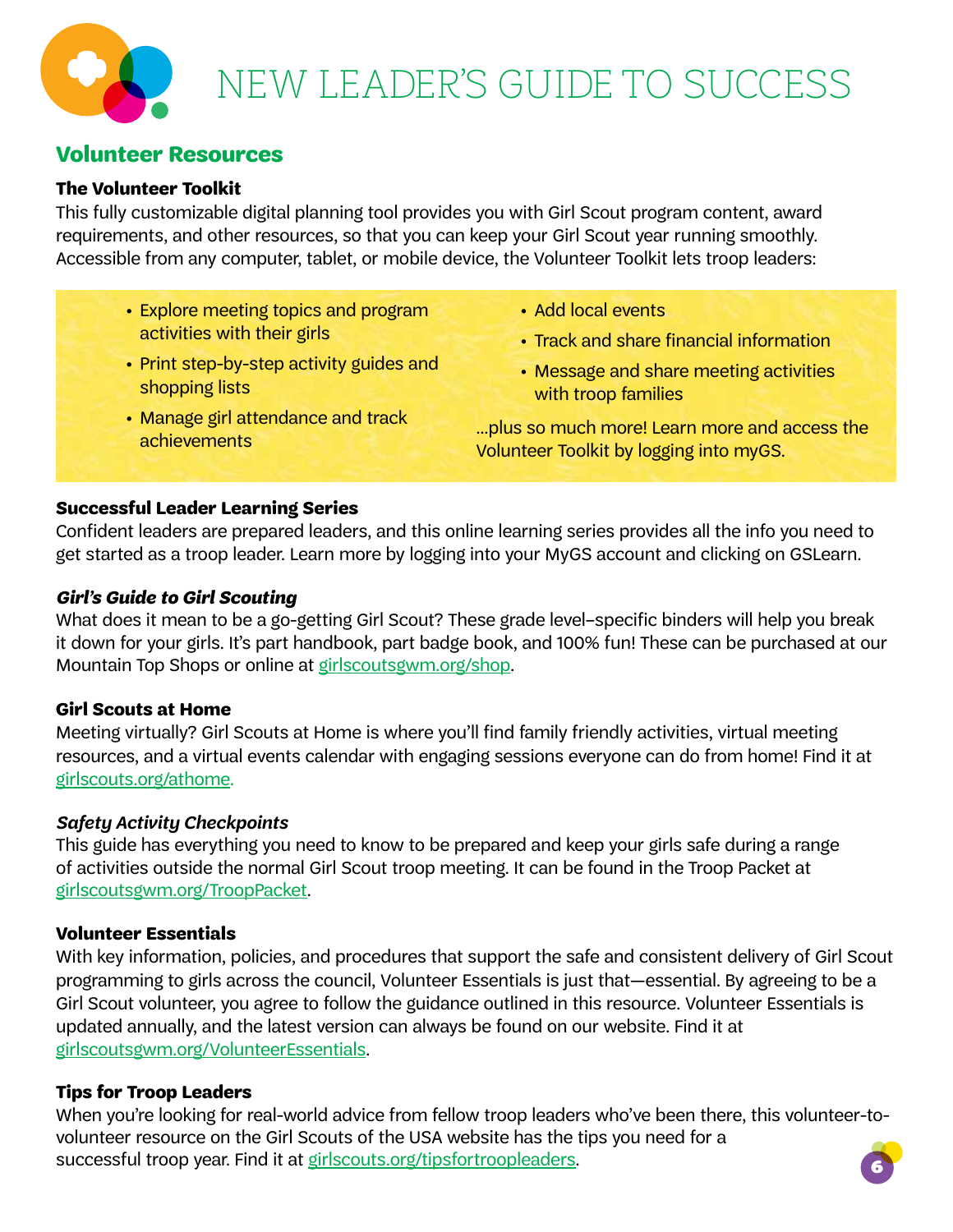

# **The Girl Scout Leadership Experience**

What makes Girl Scouts truly unique? Everything is designed especially for, and is tested by, girls! Our program centers around our research-backed Girl Scout Leadership Experience—that is, *what* girls do and *how* they do it. Activities are girl-led, which gives girls opportunities to explore leadership roles and "learn by doing" in a cooperative-learning environment.

## **In Girl Scouts, girls will:**

**Discover:** Every activity girls tackle through Girl Scouts helps them discover who they are, what excites them, and what their talents are.

**Connect:** Girls collaborate with and learn from other people as they expand their horizons. This helps them care about and inspire others.

**Take Action:** As girls deepen their relationship with the world around them, they become eager to take action to make the world a better place.

So what does this mean for your troop? Through Girl Scouting, your girls will develop a strong sense of self, demonstrate positive values, seek challenges, solve significant problems in her community, and establish healthy relationships. These aren't just good qualities—they're leadership skills that will last a lifetime!

# **What is the Girl Scout Program?**

No matter what excites your girls, they'll find engaging and fun activities in the four areas that make up the core of the Girl Scout program:



**STEM** Computer science, engineering, robotics, outdoor STEM, and more



**OUTDOORS** Adventure and skill building, from the backyard to the backcountry, including through camping experiences for all ages



**LIFE SKILLS** Civic engagement, healthy living, global citizenship, communication skills—to name a few



**ENTREPRENEURSHIP** The Girl Scout Cookie Program—the largest girl-led entrepreneurial program in the world— teaches goal setting, decision making, money management, business ethics, and people skills

Whether they complete Girl Scout Leadership Journeys, earn badges, run their own cookie business, pack for their first hike, change the world through Take Action projects, or any combination of these activities, at Girl Scouts, every girl has countless ways to explore our four program areas and hone the skills they'll need to power a lifetime of success—whatever that looks like for them.

Explore the many exciting possibilities with the Award and Badge Explorer at girlscouts.org/badges.

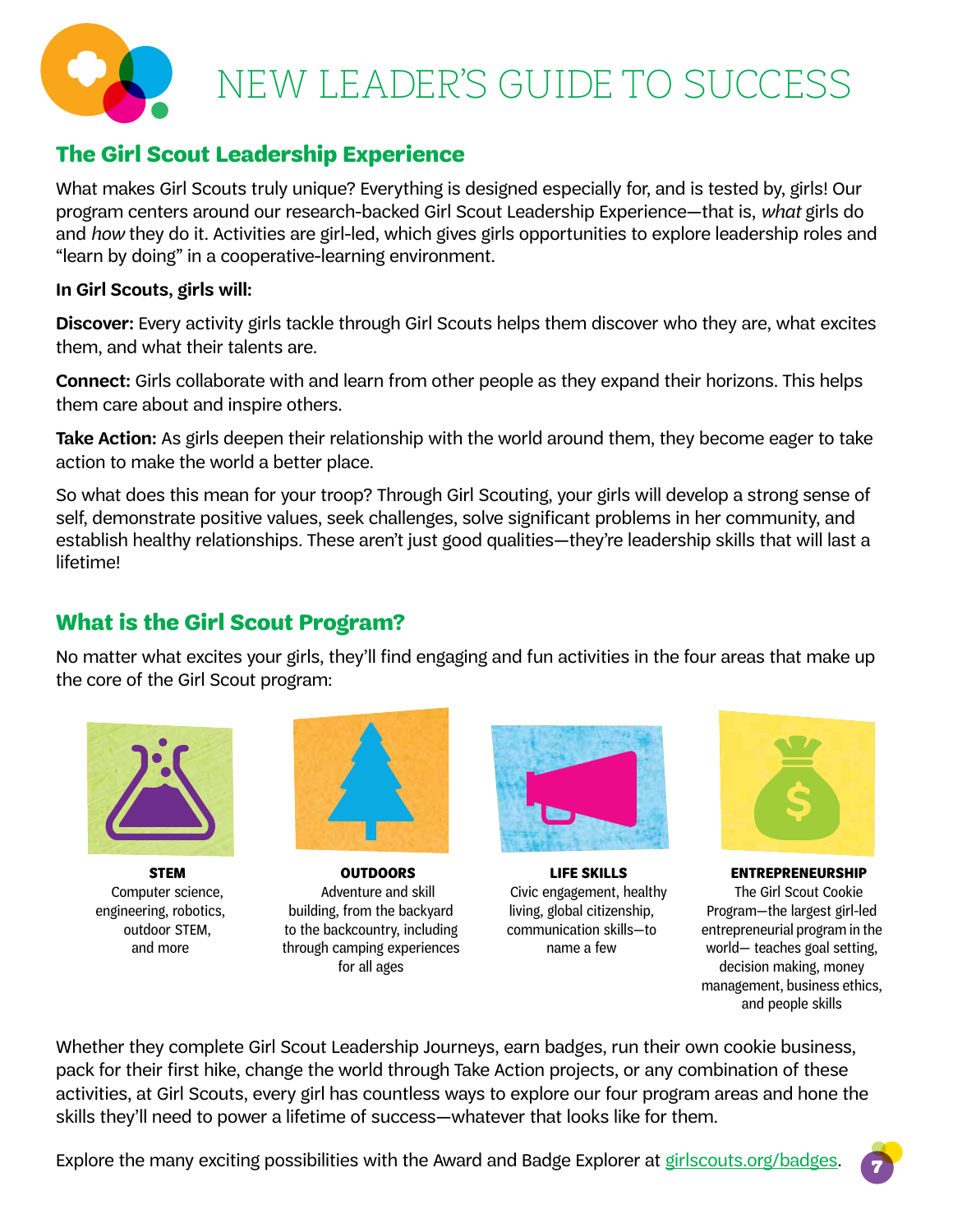

# **Where Girl Scouts Can Take Your Girls**

As your girls progress through Girl Scouts, they'll learn to take the reins and make their Girl Scout experiences their own—it's what being girl-led is all about! And as a leader, you'll encourage them to dream big and challenge themselves as they take their newfound passions to the next level.

While program elements—like outdoor expeditions and entrepreneurial ventures—align across all grade levels, Girl Scout Daisies and Brownies won't be doing the same activities as seasoned Seniors and Ambassadors. But by building on the knowledge and skills they gain year after year, your girls' confidence will grow exponentially and they'll be eager to take those next steps.

So what can you expect as they grow through each level of Girl Scouting?



**Girl Scout Daisies** sparkle with that first-time newness in everything they do. They go on trips, learn about nature and science, and explore the arts and their communities—and so much more. Daisies can also earn learning petals.



**2ND & 3RD**

**JUNIORS 4TH & 5TH**

**CADETTES 6TH - 8TH**

**SENIORS 9TH & 10TH**

**AMBASSADORS 11TH & 12TH**

**Girl Scout Brownies** work together as they earn badges and explore their communities. Friendship, fun, and age-appropriate activities begin at the Girl Scout Brownie meeting and move out to the community and the wider world. While earning badges, Brownies build skills, learn hobbies, and have fun!

**Girl Scout Juniors** are big-idea thinkers. They're explorers at camp and product designers when they earn their Innovation and Storytelling badges, or even their Bronze Award. Every day, they wake up ready to play a new role.

**Girl Scout Cadettes** chart their own courses and let their curiosity and imagination lead the way. They learn about the power of being a good friend, gain confidence by mentoring younger girls, and can earn their Silver Award.

**Girl Scout Seniors** are ready to take the world by storm, and Girl Scouts gives them countless ways to do it. Their experiences shape their world, while giving them a safe space to be themselves and explore their interests. Seniors can earn the prestigious Gold Award.

**Girl Scout Ambassadors** know that small acts produce big change. While they get ready for life beyond high school, Girl Scouts helps them take flight. They can also earn their Gold Award and drive lasting impact in their communities.

Throughout their time as Girl Scouts, girls grow into forces for good who transform the world through the Bronze, Silver, and Gold Awards. By earning these awards, your girls will tackle issues close to their hearts and make a real difference—and the Gold Award qualifies them for exclusive college scholarships and opens doors to promising career opportunities. The longer your girls are in Girl Scouts, the brighter their futures will be!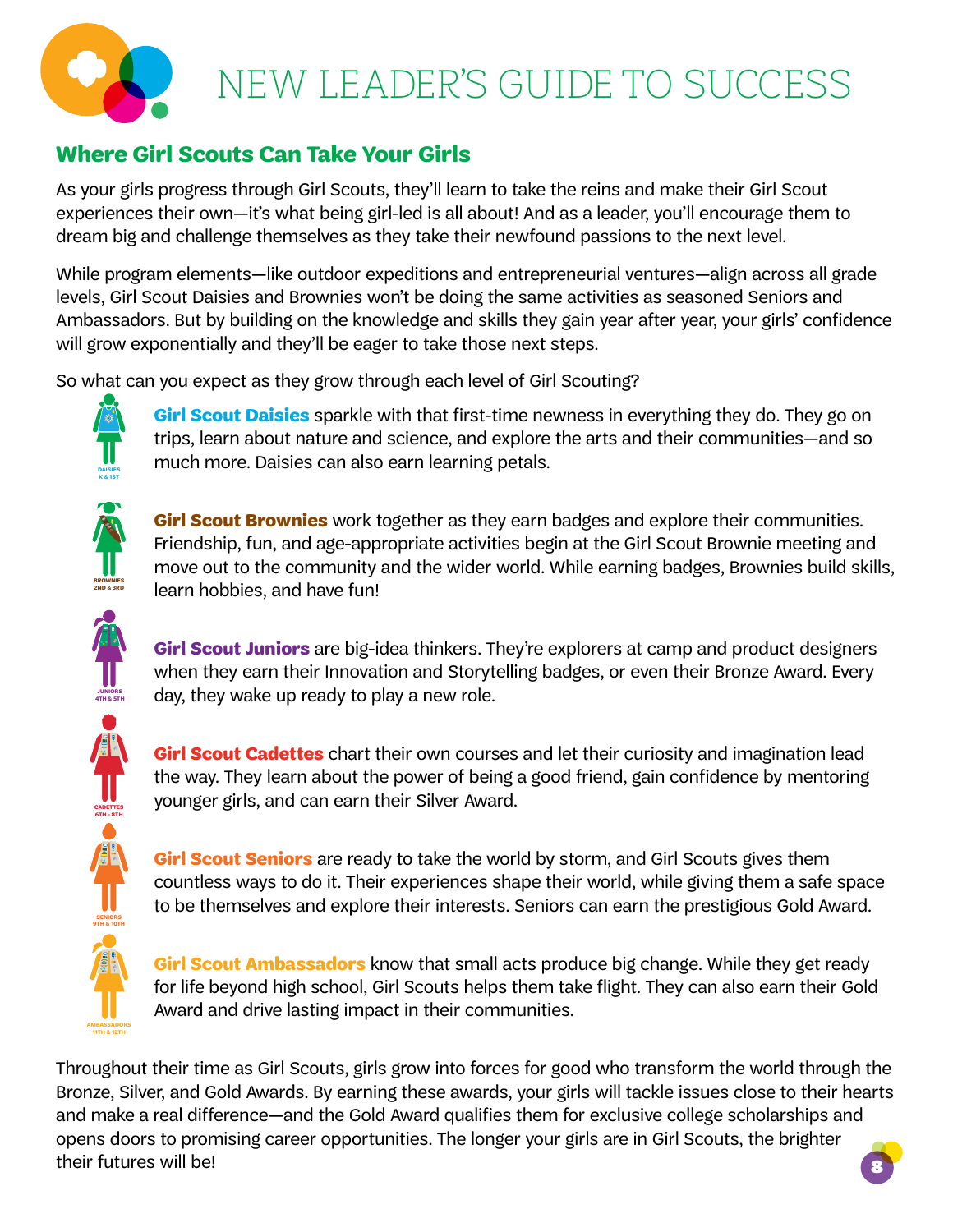

# **What Makes a Successful Troop Experience?**

No matter where your girls live, a universal Girl Scout experience connects them to their Girl Scout sisters around the country. And there are so many ways to make sure your girls get the full Girl Scout experience in a way that excites and inspires them!

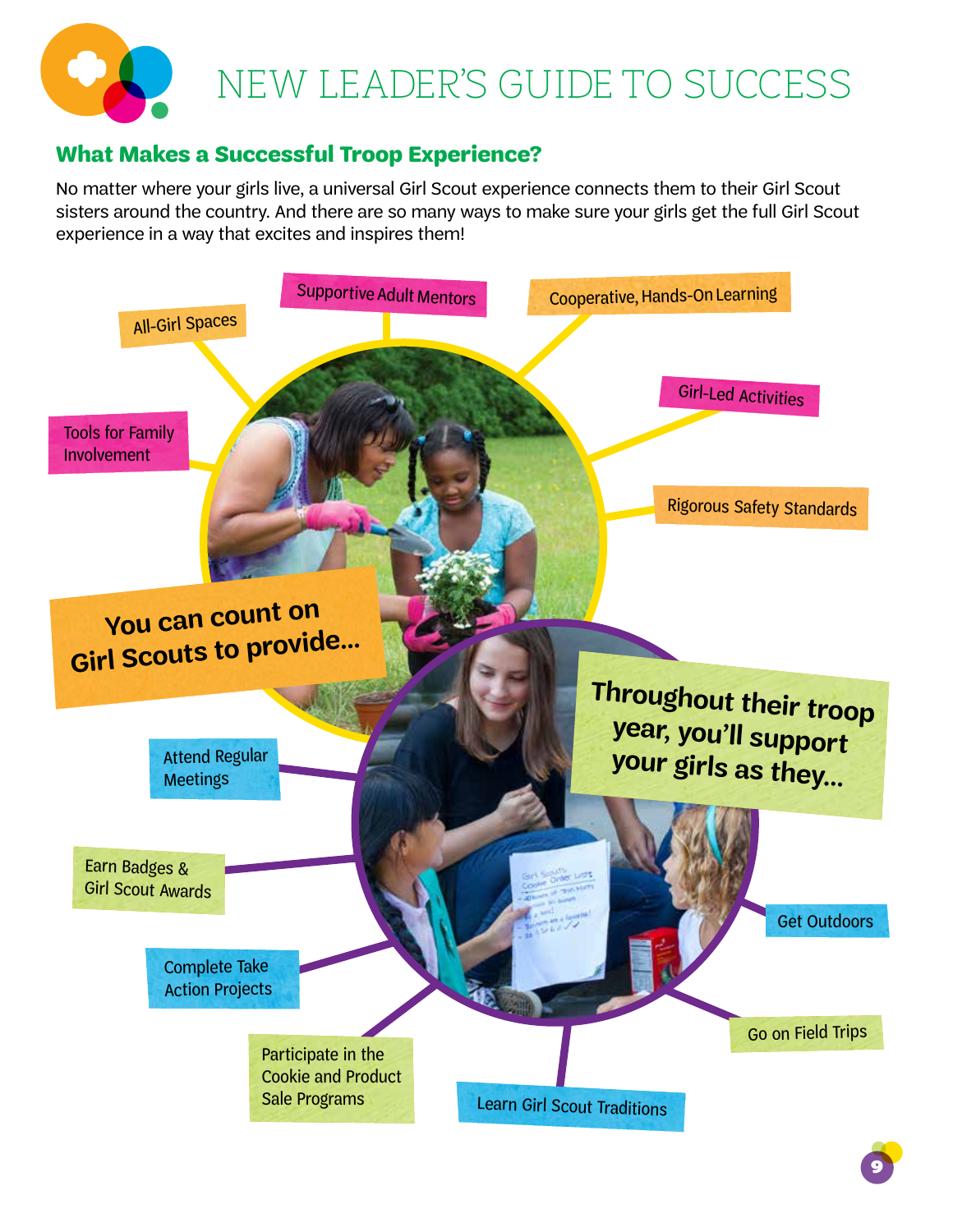

# **Guiding Your Troop Experience**

In leading a new troop, you'll want to guide the structure and experiences of your troop—from how and when meetings are held to how the troop communicates, and from steering girl-led activities to setting financial expectations. You'll make these decisions collaboratively with your volunteer team or co-leader, as well as with input from the girls and their families.

Use these questions to guide your conversation with troop volunteers or co-leader before discussing the topics with families.

#### **Meeting logistics:**

- When will we meet and for how long? How frequently should we schedule troop meetings?
- Where will we meet? (Troop leader pro tip: great meeting spaces include schools, places of worship, libraries, and community centers. If working with teens, consider meeting at coffee shops, bookstores, or another place they enjoy.)
- If we meet virtually, which platform will we use? Can all girls access the necessary technology?

#### **Your troop:**

• Will our troop consist of girls in a single grade level or facilitated as a multi-level troop with girls of many grade levels?

#### **Troop communication:**

- How often will we communicate with troop families?
- How will we keep families in the loop? The Volunteer Toolkit? Emails? Group texts?

#### **Money matters:**

- Will our troop charge dues?
- How much money will we need to cover supplies and activities? What should our financial plan look like?
- Which components of the uniform—the tunic, sash, or vest—will troop families need to purchase? (Troop leader pro tip: get the full rundown on uniforms and insignia at girlscouts.org/ uniforms).

# **Your Troop Volunteer Team**

You're never alone on your troop leader journey! Set the stage for a successful troop year by tapping into the people resources already at your fingertips: families, friends, and members of the community have their own unique strengths and can provide troops with time, experience, and ideas—so get them involved from the very beginning as part of your troop volunteer team! All adult members associated with a troop should have a volunteer role.

Some members of your volunteer team might play more active roles than others—and that's OK! One caregiver in your troop might step



up as a dedicated troop treasurer, while others might volunteer to chaperone a field trip. Some roles, especially those that involve handling troop funds and supervising girls, require additional registration and approval. Be sure those volunteers get signed up before they jump into the fun! Visit girlscoutsgwm.org/WaysToVolunteer.

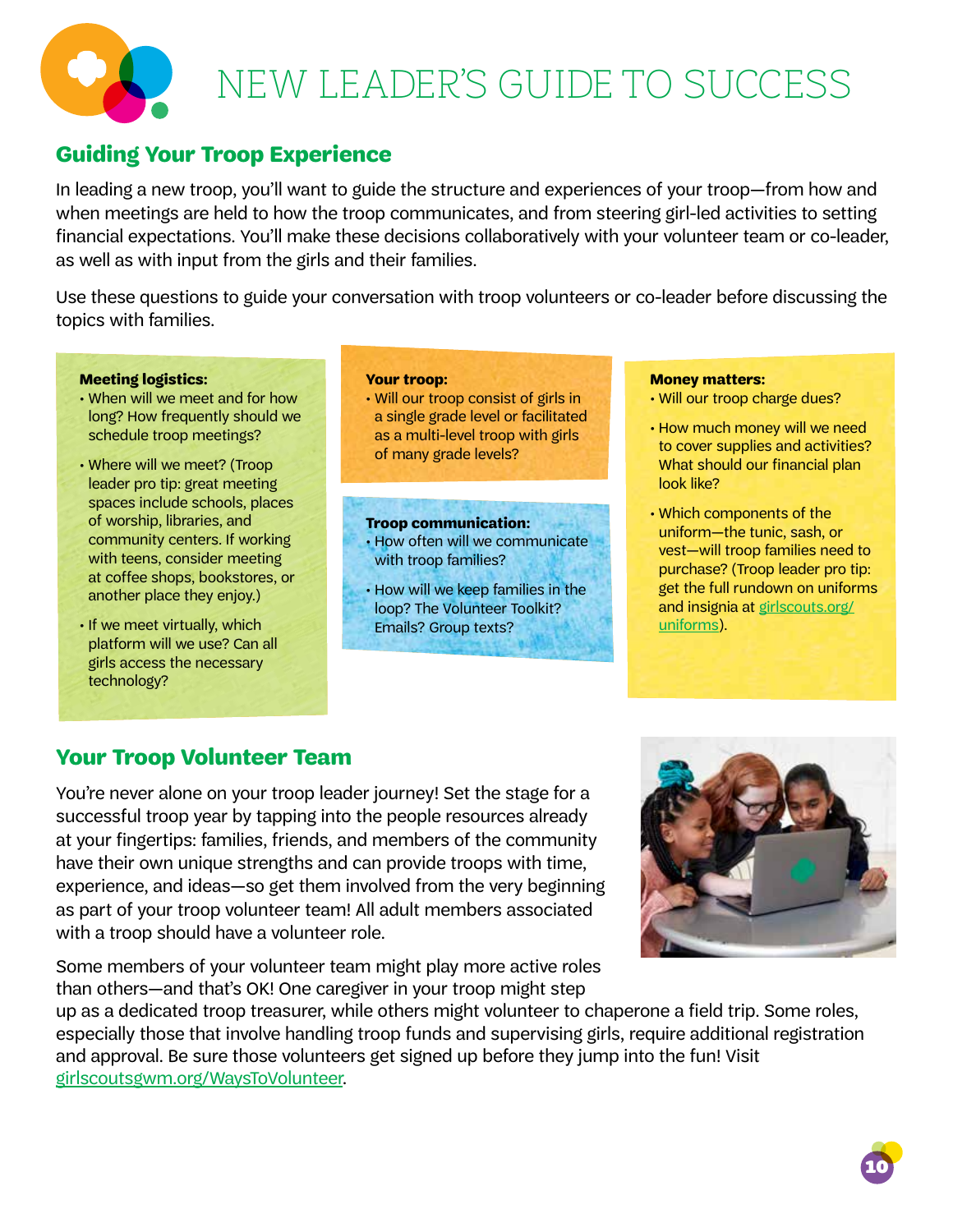

# **Family Connections: The Key Ingredient to Successful Girl Scout Troops!**

Girl Scouting provides the best opportunities for girls when families step up and play an active part in the troop. Without meaningful support from parents, it's difficult for a troop to be all it can be. Plus, girls feel a special sense of pride when their families take part and show interest in the things they're doing!

A parent/caregiver meeting should be the first meeting you hold each troop year—it sets up both new and returning troops for success!



### **Why? Because it helps:**

- Families understand what Girl Scouting can do for their girl
- Families and leaders identify ways they will work as a team to support the troop
- Families and leaders agree about what the troop pays for and what families pay for individually
- You fill key troop positions—you never know which parent will make an awesome assistant leader or troop cookie manager
- Families know how the troop will communicate things like upcoming events or schedule changes
- Families learn about uniforms, books, and other important basics

Outlining clear expectations, building a team, and engaging families in the Girl Scout experience is a great way to start off on the right foot. When families are involved, leaders have support, and when the troop has a plan, girls benefit!

Check out our step-by-step guide and family meeting outline in the Volunteer Toolkit. This hour-long meeting will make all the difference in the year ahead: **100% of troops with the most satisfied parents and troop leaders report that they hold parent meetings.** You'll also want to hold an additional family meeting ahead of cookie season to introduce families to the program and how they can pitch in.

Although Girl Scout programming is always focused on the girls themselves, it's important and helpful to open a few events to their families throughout the year. Inviting the whole crew—whether it's through a virtual meeting where siblings and caregivers join in the fun or a bridging ceremony—helps families better understand the value of Girl Scouts and makes them more likely to invest their time and talents in the troop.

That said, there's no need to wait for one of these special events to engage families in their Girl Scouts' troop lives. Keep communication lines open throughout the year— whether it's through your troop's social media page, personal emails, or in-person chats—to keep parents in the loop on what the girls are doing and learning during each meeting, and encourage them to let their girl "be the expert" at home, by, for example, explaining or teaching a new skill she's learned to the rest of the family.

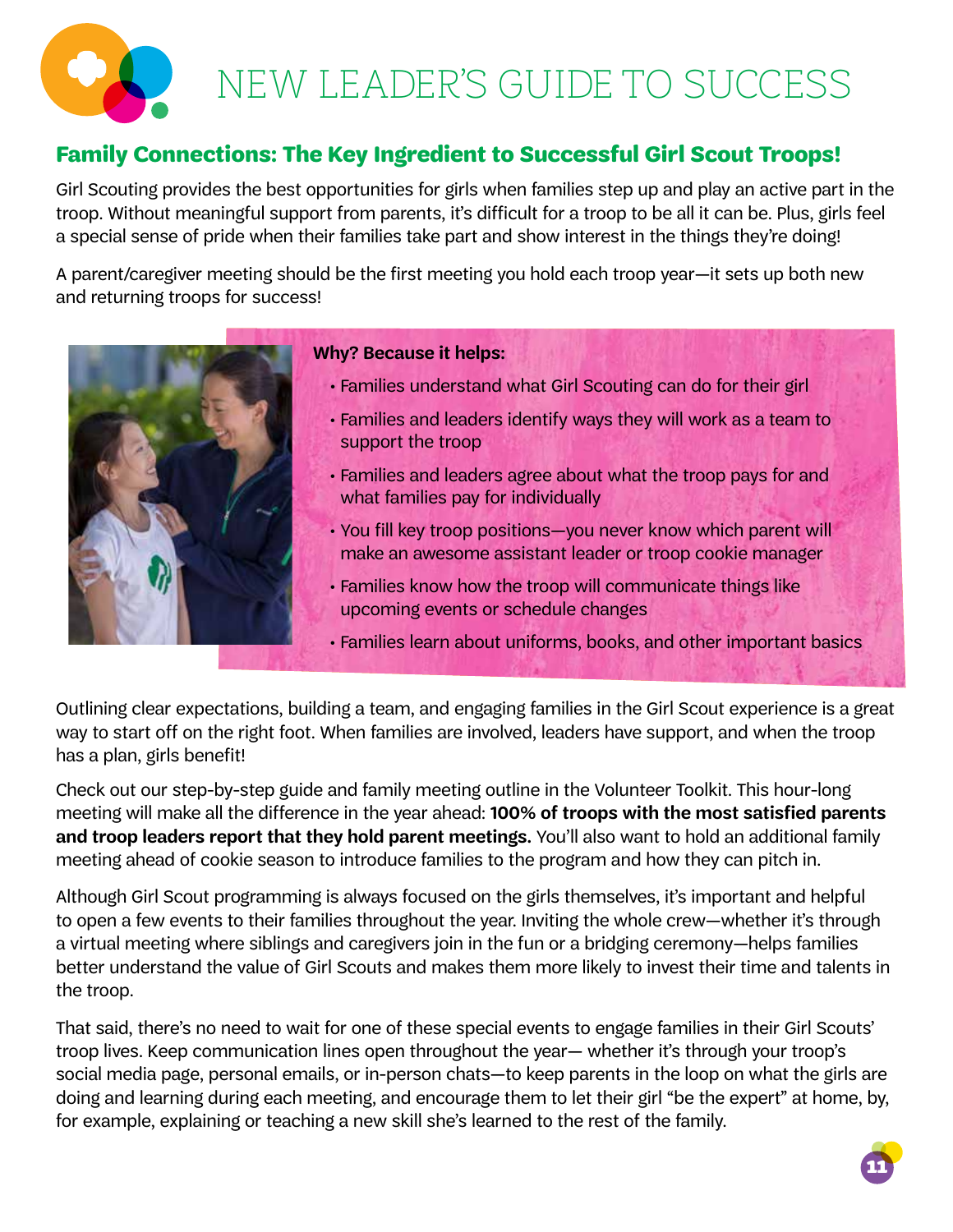

# **Let's Go—Your First Troop Meeting!**

Your first troop meeting is a great chance to get to know the girls and brainstorm the exciting things they want to do in the year to come. If you're feeling a little nervous about leading troop meetings and experiences with your girls, that's OK! Just remember that:

**It doesn't need to be perfect.** Did an activity run over time? Or maybe you had tech issues during your virtual meeting? Take a deep breath, roll with the changes, and have fun! The girls aren't expecting perfection from you: your time, attention, and guidance are the best part of your leadership.

**Learn with your girls.** Keeping activities girl-led also means that at some point the girls will want to earn a badge or complete a project in a subject unfamiliar to you. But don't let that hold you back! Be open with the girls when you don't know something and become their partner in learning more. You'll show them that learning is a lifelong process and that, with an open mind, they can overcome any challenges that come their way.

# **Six Elements of a Great Troop Meeting**

 **1. Ramp up.** Plan activities for the girls on arrival so that they have something to do until the meeting

# **First meeting checklist:**

- 1. **Cover the basics.** Review the details about when and where the meeting will take place and make sure families are aware.
- 2. **Get ready.** Use the Volunteer Toolkit to verify your troop roster and email parents. This might be a great time to ask parents to provide you with any needed items, such as health history forms, uniform order forms, and troop dues.
- 3. **Know the agenda.** Refer to our "Six Elements of a Great Troop Meeting" and the Volunteer Toolkit sample meeting agenda.
- 4. **Review and practice your agenda.** You'll feel calmer during the actual meeting and ready to make adjustments as needed.
- 5. **Be prepared…for fun!** When the girls and parents see that you're prepared for the meeting and ready to have a great time, they'll follow your lead!

begins. This could be as simple as providing coloring pages, journaling, or talking with one another. (5 minutes)

- **2. Open.** Each troop decides how to open its meetings—most begin with the Girl Scout Promise and Law, a simple flag ceremony, song, game, story, or other activity designed by the girls. (5–10 minutes)
- **3. Conduct troop business.** Collect dues and make announcements, or plan an upcoming event or trip while families are present. (5 minutes)
- **4. Let the fun begin.** Use the meeting plans found in the Volunteer Toolkit! Activities are already designed to fit easily into this part of your meeting as you help your troop earn badges and complete Journeys. (30–45 minutes)
- **5. Clean up.** Because Girl Scouts should always leave a place cleaner than they found it! (5 minutes)
- **6. Close.** Just like the opening, each troop can decide how to close—with a song, game, story, or pretty much anything else! (5–10 minutes)

Meeting virtually? Check out a sample meeting agenda and other helpful resources in the "For Troop Leaders" section of Girl Scouts at Home as well as virtual-friendly activity adaptations in the Volunteer Toolkit!

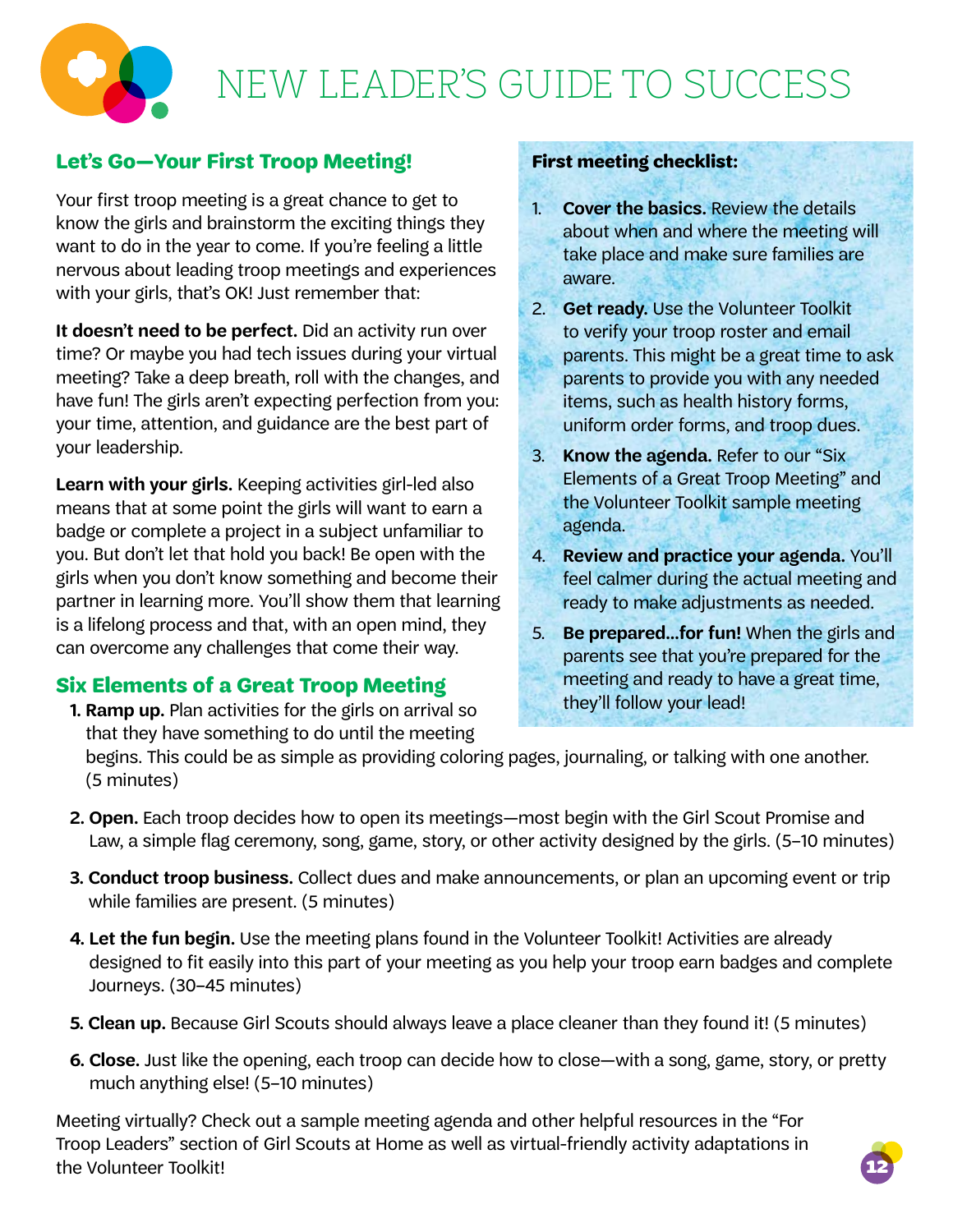# **Keeping Girls Safe**

## **Understanding How Many Volunteers You Need**

From camping weekends to cookie booths, adult volunteers must always be present to ensure their girls have fun and stay safe, no matter their grade level.

Not sure just how many adults you'll need for your activity? The chart below breaks down the minimum number of volunteers needed to supervise a specific number of girls.

|                                                | <b>Group Meetings</b>                                                                           |                                                                                       | Events, Travel, and Camping                                                                     |                                                                                       |
|------------------------------------------------|-------------------------------------------------------------------------------------------------|---------------------------------------------------------------------------------------|-------------------------------------------------------------------------------------------------|---------------------------------------------------------------------------------------|
| <b>Volunteer-to-Girl</b><br><b>Ratio Chart</b> | Two unrelated<br>volunteers (at least<br>one of whom is<br>female) for this<br>number of girls: | Plus one additional<br>volunteer for each<br>additional number of<br>this many girls: | Two unrelated<br>volunteers (at least<br>one of whom is<br>female) for this<br>number of girls: | Plus one additional<br>volunteer for each<br>additional number of<br>this many girls: |
| <b>Girl Scout Daisies (grades K-1)</b>         | 12                                                                                              | $1 - 6$                                                                               | 6                                                                                               | $1 - 4$                                                                               |
| <b>Girl Scout Brownies (grades 2-3)</b>        | 20                                                                                              | $1 - 8$                                                                               | 12                                                                                              | $1 - 6$                                                                               |
| <b>Girl Scout Juniors (grades 4-5)</b>         | 25                                                                                              | $1-10$                                                                                | 16                                                                                              | $1 - 8$                                                                               |

## **Planning Safe Activities**

When preparing for any activity with girls, check Girl Scouts' *Safety Activity Checkpoints* at girlscoutsgwm.org/TroopPacket for required guidelines on where to do the activity, how to include girls with disabilities, where to find both basic and specialized gear for the activity, and the specific steps to follow on the day of the activity. *Safety Activity Checkpoints* will also note if a first-aider is required.

If a safety activity checkpoint doesn't exist for an activity you and your girls are interested in, contact Customer Care at customercare@girlscoutsgwm.org before making any definite plans.

## **What to Do in an Emergency**

Although we all hope the worst never happens, you should know and follow our council's procedures for handling emergency incidents. Remember, at the scene of an incident, safety is your first priority. Provide care for the injured person and/or obtain medical assistance, then immediately report the emergency to our council office. During normal business hours (Monday - Friday, 8:30 am – 5 pm) please call 888-474- 9686. After hours or on weekends, please call 603-716-0149. Please use our Crisis and Communication form to gather important information to share with the staff member who will assist you.

Make sure a general first-aid kit is available at your meeting place and accompanies girls on any activity. You may need to provide the kit if one is not already available at your meeting location. You must always have on hand the names and telephone numbers of our council office, parents/caregivers of your girls, and emergency services such as the police, fire department, and hospital.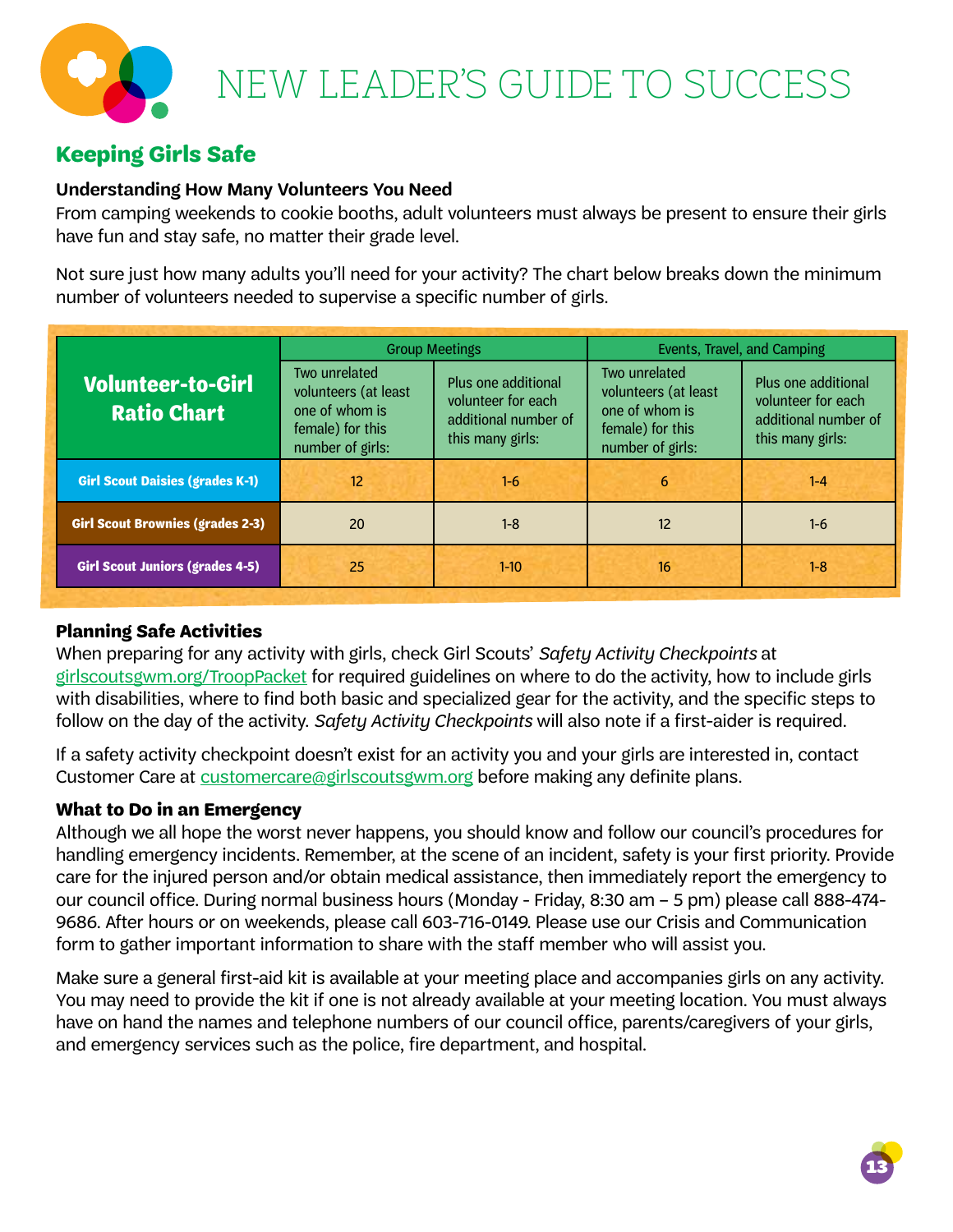

# **Funding the Fun**

Your girls probably have some big ideas about what they want to do in Girl Scouts—and that's awesome! As a troop leader, you'll coach them as they learn to earn and manage troop funds. But where do you start? Troop activities are powered in two main ways:

**Troop dues.** Many troops decide to collect troop dues to help provide startup funds for troop activities and supplies. These could range from a few dollars per meeting to a lump sum for the entire school year. It's completely up to each troop to decide what works best for them to support the activities they want to do.

**Money-earning activities.** The fall product and cookie programs are the primary money-earning activities for a troop—and they're a hands-on way for girls to learn money management skills that will serve them for the rest of their lives. You'll learn the ins-and-outs of these programs in a separate training.

We know you have more questions about troop finances, and we've got answers! Check out the troop finances portion of the Successful Leader Learning Series on gsLearn and in Volunteer Essentials for the details you'll need to keep troop business running smoothly.

# **Organizational Structure**

## **Girl Scouts of the USA (GSUSA)**

A national organization supporting the work of more than 100 councils across the U.S. for more than 100 years. Headquartered in New York City.

## **Girl Scouts of the Green and White Mountains**

Independent 501(c)(3) nonprofit chartered by GSUSA and operating under the direction of a local board of directors and overseeing all service units and troops within a specific geographic area.

## **Service Unit Teams**

Made up of volunteers who support the work of troop volunteers within a given geographic area.

## **Troops**

Volunteer-supervised groups of girls.

# **Money FAQs**

Our three most frequently asked about troop finance topics:

**Opening a bank account:** New troops will need to set up a bank account to collect dues, pay for troop supplies and activities, and collect product sales revenue. Your Community Accounting Coordinator will assist your troop with opening a bank account. If you are unaware of who this individual is, please contact Customer Care at customercare@girlscoutsgwm.org and they can help connect you.

**Financial assistance:** Finances shouldn't stand in the way of a Girl Scout's participation. Any girl needing financial assistance for membership can request it as part of the online member registration process. Other financial assistance is available for uniform components, events, and camps, and can be requested. Requests can be made online at girlscoutsgwm.org/FinancialAid.

**Tax exemption:** Councils are 501(c)(3) nonprofits, so take advantage of your council's tax-exempt form when purchasing supplies and materials for Girl Scout troop use. Please contact Customer Care for a copy of our councils taxexempt form, customercare@girlscoutsgwm.org



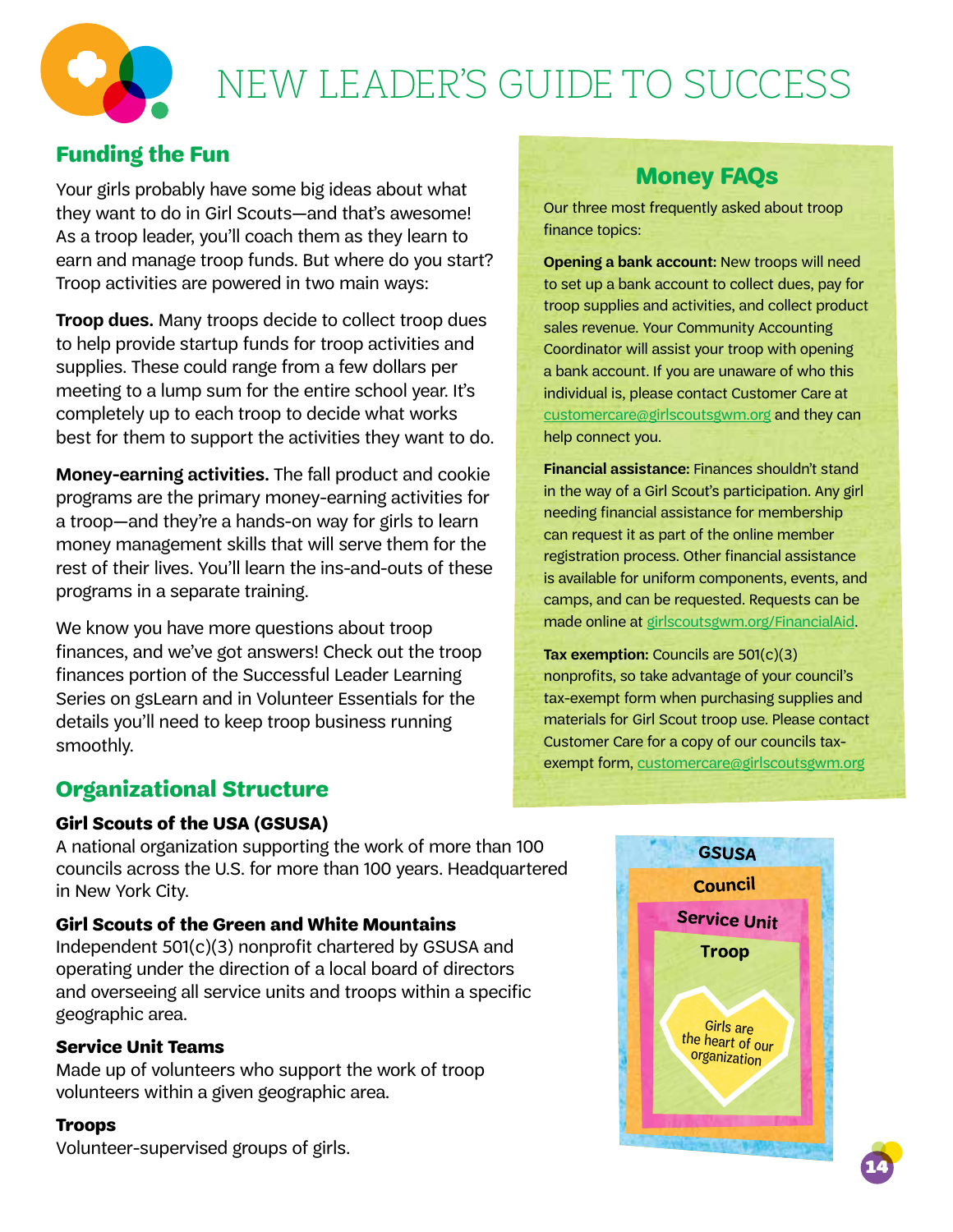



# **Quick References**

For questions about finance, trips and travel, safety, product programs, or anything else, please contact:

**Customer Care** 888-474-9686 customercare@girlscoutsgwm.org

**In case of emergency, please contact our council office.** During normal business hours (Monday - Friday, 8:30 am – 5 pm) please call 888-474-9686. After hours or on weekends, please call 603-716-0149. Please use our Crisis and Communication form to gather important information to share with the staff member who will assist you.